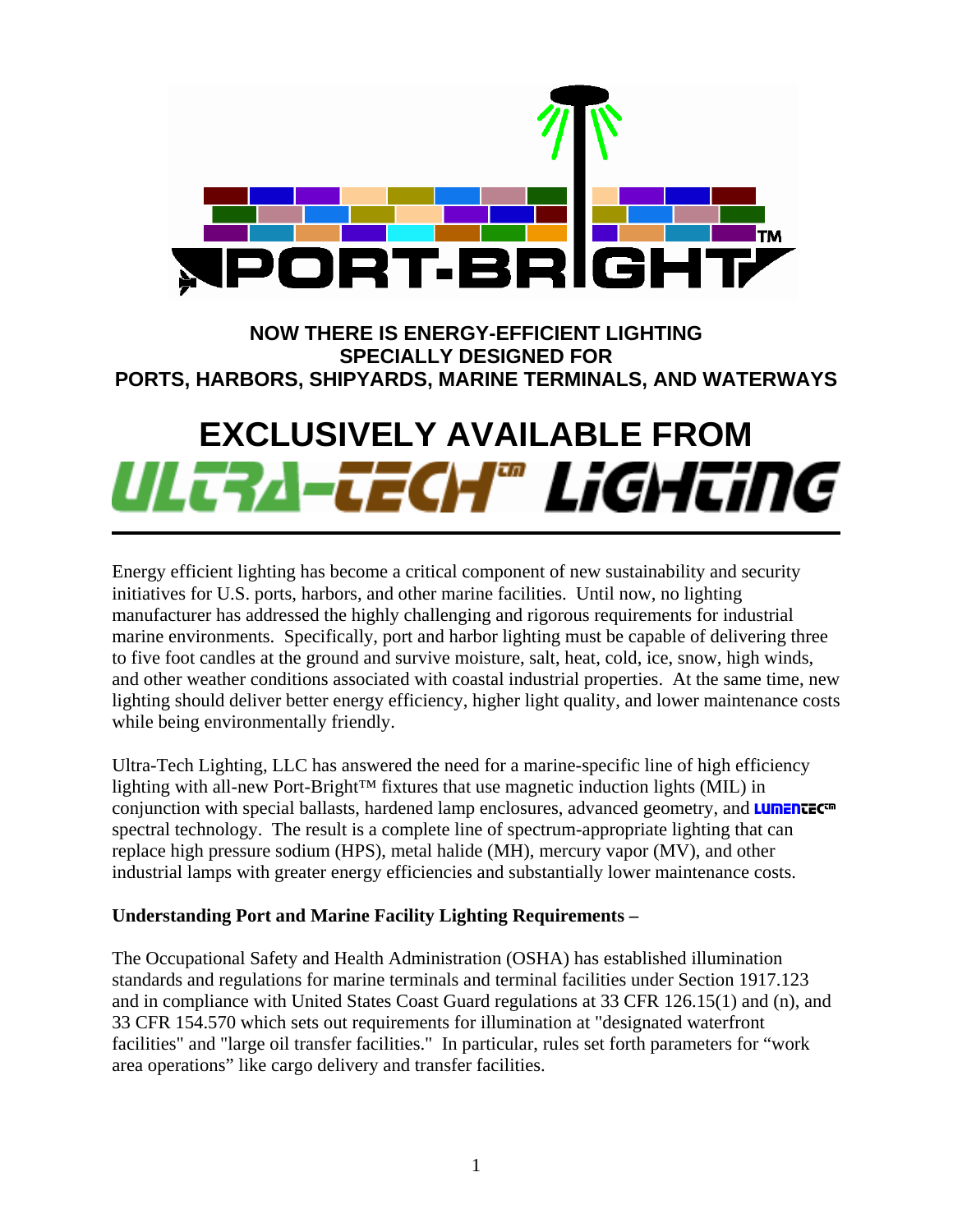In brief, regulations require:

| <b>Foot-Candles</b> | <b>Area and Description of Operations</b>                                          |
|---------------------|------------------------------------------------------------------------------------|
|                     |                                                                                    |
|                     | General construction area lighting Working and walking areas shall be              |
|                     | illuminated. Unless conditions described in the regulations of the                 |
| 5                   | United States Coast Guard (33 CFR 126.15(1) and (n), and 33 CFR                    |
|                     | 154.570) exist in the case of specific operations, illumination in active          |
|                     | work areas (for example, cargo transfer points) shall be of an                     |
|                     | average minimum light intensity of 5 foot-candles.                                 |
|                     | General construction areas, concrete placement, excavation and waste               |
| 3                   | areas, access ways, active storage areas, cargo container handling                 |
|                     | and storage areas, loading platforms, refueling, and field                         |
|                     | maintenance areas.                                                                 |
| 5                   | Indoors: warehouses, corridors, hallways, and exit ways.                           |
|                     | Tunnels, shafts, and general underground work areas:                               |
| 5                   | (Exception: minimum of 10 foot-candles is required at tunnel and                   |
|                     | shaft heading during drilling, mucking, and scaling. Bureau of Mines               |
|                     | approved cap lights shall be acceptable for use in the tunnel heading).            |
|                     | General construction plant and shops (e.g., batch plants, screening                |
|                     | plants, mechanical and electrical equipment rooms, carpenter                       |
| 10                  | shops, rigging lofts and <b>active store rooms</b> , mess halls, and <b>indoor</b> |
|                     | toilets and workrooms.)                                                            |
| 30                  | First aid stations, infirmaries, and <b>offices</b> .                              |

Since most labor and insurance contracts *require OSHA compliance*, it is extremely important to make sure any existing lighting or lighting upgrades fully comply with rules and regulations. Unfortunately, independent lighting audits of many marine terminals reveals major deficiencies in meeting minimum lighting standards. This is because facility designers and managers never

had access to lighting **specifically designed to effectively adhere to these regulations**. Moreover, the performance of high intensity fixtures like mercury vapor, halogen, metal halide, and high pressure sodium rapidly deteriorates within a short time after being placed into service. In fact, many HID lights can lose 20% to 40% of their luminosity within the first 20% of their rated lifecycles. Thus, an HID lamp delivering 3 foot candles on the ground at the time of installation may only provide 1.8 foot candles within a few months of operation. This means that although the lamps may have been within specifications when



Ultra-Tech™ Port-Bright™ lamps maintain more than 85% of their original lumen output for 90% of their 100,000 hour life cycle.

installed, an OSHA inspection *would likely result in a failure* just months after lamps were placed in service.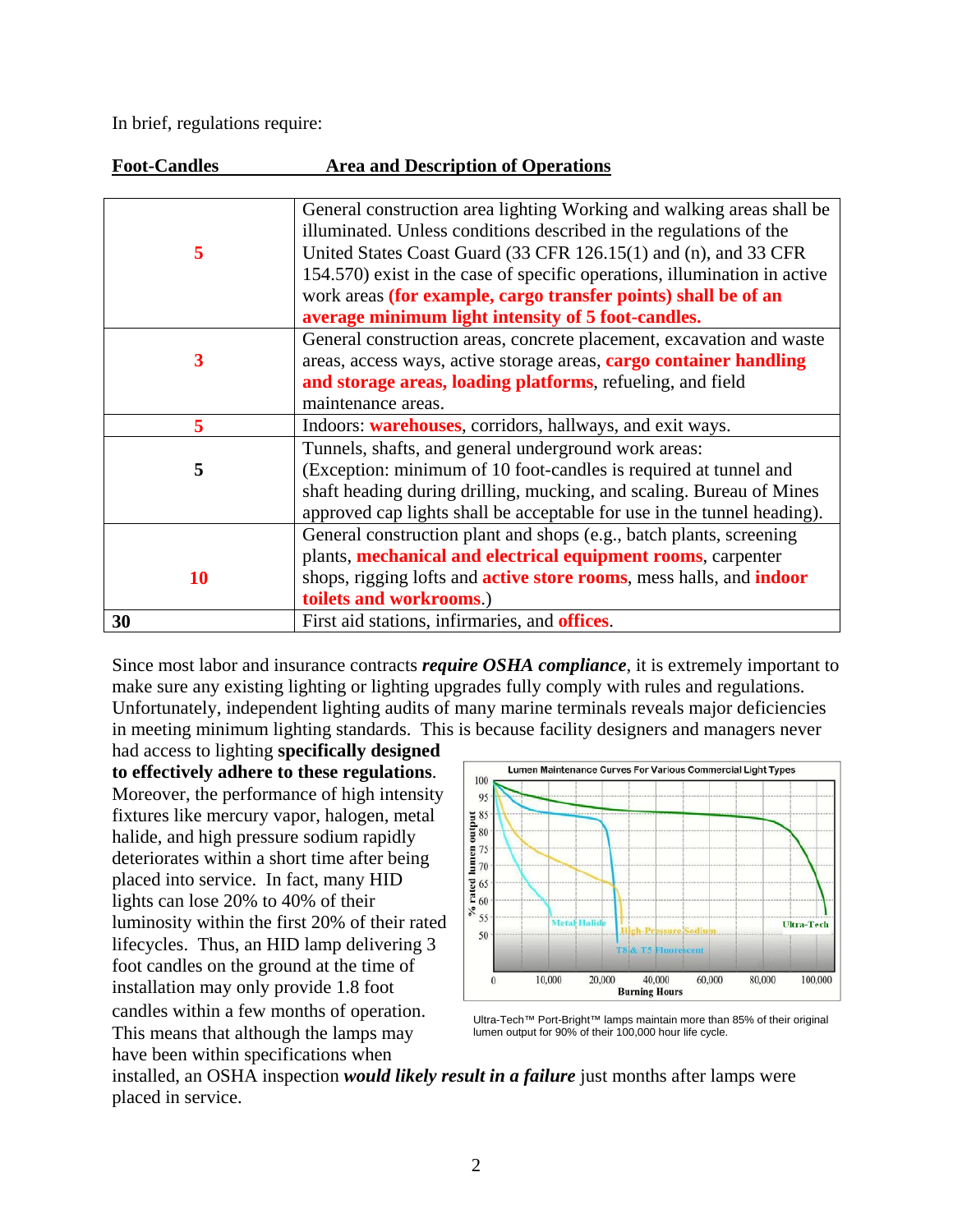As the chart illustrates, Port-Bright™ lamps maintain more than 90% of their original lumen output for over 90% of their 100,000 hour expected life cycle. For example, Port-Bright™ highmast fixtures designed to provide 5 mescopic foot candles of light with proper photometric layout on the ground from 150 feet will be specified for 5.9 foot candles upon installation, resulting in a minimum of 5 foot candles after the first 50,000 hours of operation. That is more than twice the expected life of the typical HID lamp and is equal to 5.5 years operating 24 hours per day, 365¼ days per year. However, Port-Bright™ MIL lamps have an expected life cycle of 100,000 hours, or 11 years operating 24 hours per day, 365¼ days per year. Since a typical port in latitudes from 23°N to 50°N experiences an average of 8.5 hours of night operation, *Port-Bright™ light can last more than a quarter of a century at the appropriate specifications*.

Having the right light on the ground translates into *higher productivity, greater safety, increased security and less risk*. The extraordinary life cycle of Port-Bright™ fixtures can lower maintenance costs by more than 600%. This is because labor is usually the most expensive component of a lamp replacement. Typically, a Port-Bright™ fixture will remain in service and within specification more than five times longer than the next best HID lamp.

# **Light Quality –**

There's more to lighting than simply foot candles on the ground. Conventional industrial lighting like HID, incandescent, and even new LED has spectral bias. This means that particular portions of the spectrum are skewed toward a particular color. The result can be imperfect color rendition and poor visual perception. The most obvious example of spectral bias can be seen in high pressure sodium lights that emit a monochromatic orange light. The extreme concentration in the orange/yellow range of the spectrum makes color distinction extremely difficult, if not impossible. This color also falls within the maximum sensitivity of sea turtles. By the same measure, other HID bulbs are extremely hot with temperatures exceeding 900°F. A great deal of infrared and ultraviolet light can be generated by these bulbs which may be measured by a light meter, but is invisible to the human eye.

Port-Bright™ MIL fixtures are "tuned spectrum" lamps that mimic the sun's light output *within the visually effective range***.** The human eye resolves light between 400 and 790nm. Within

this range, the human eye has greater sensitivity to the middle spectrum; green-yellow light. To balance the eye's color acuity Port-Bright™ bulbs use **LUMENTEC**<sup>I</sup> technology to produce just the right amount of light within the visual spectrum to maximize object resolution and color perception. However, the Port-Bright™ design engineers went several steps further. Marine environments present a variety of monochromatic backgrounds that have unique light reflective and absorbing properties. Most notably, there is the contrast between blacktop and concrete



surfaces. These black  $&$  white spaces require the ultimate balance throughout the color range since black *absorbs* all light ranges and white *reflects* all ranges.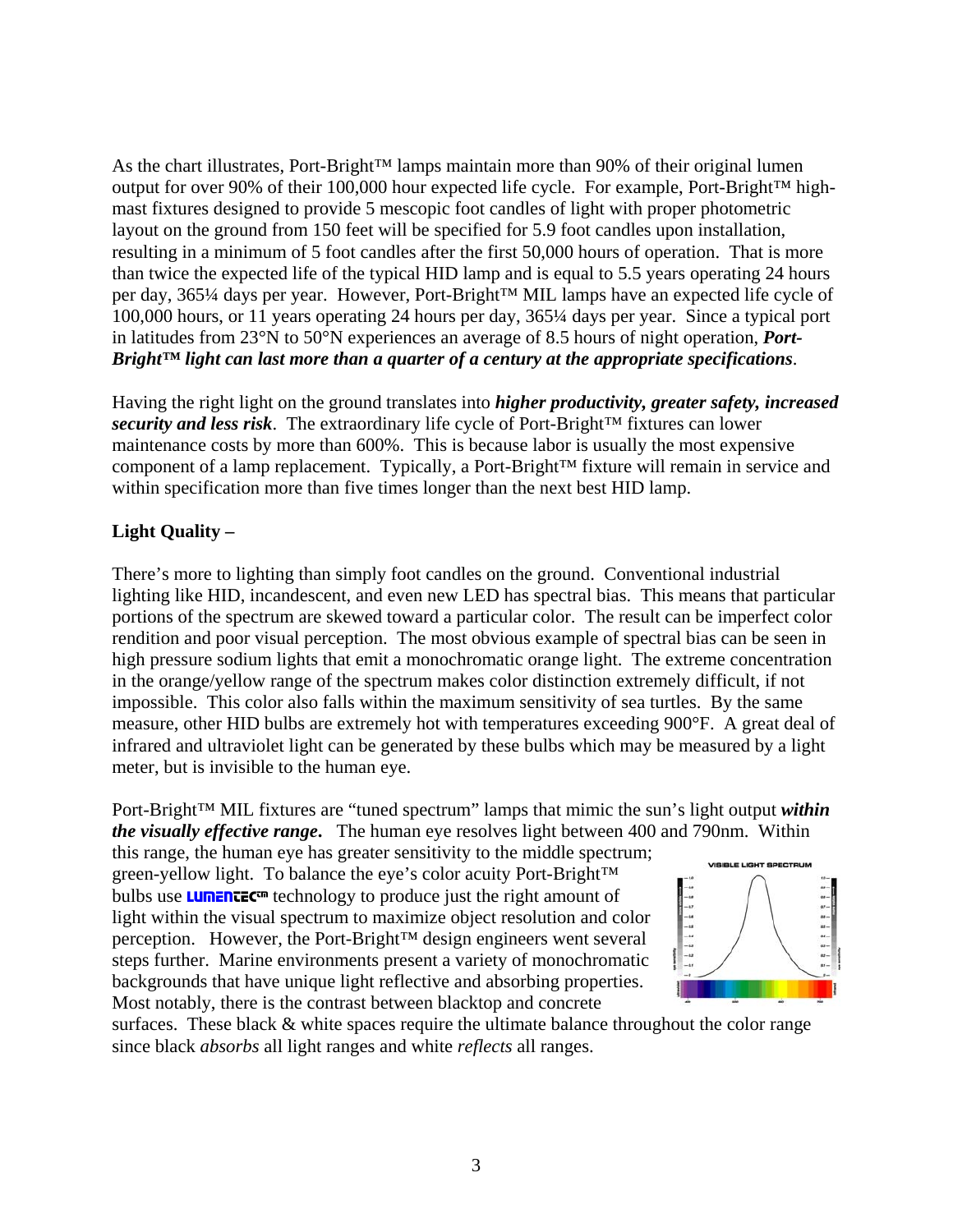Port-Bright™ bulbs with **LUMENTEC™** technology use a specialized phosphorous formulation that produces spectral peaks in conjunction with the eye's photosensitivity. However, these spectral adjustments are also highly correlated to the full visible spectrum of sunlight. The result is a more natural light that creates more significant contrasts against monochromatic surfaces that are the hallmark of ports, terminals, and marine facilities. In fact, Port-Bright™ illumination is so well tuned, most individuals can resolve clear glass against a black background. Outstanding reflective properties of Port-Bright™ fixtures



Port-Bright™ lamps are designed to provide maximum usable light for the human eye, but are eco-friendly, too.

allow workers to spot everything from grease and oil to black ice on work and road surfaces. The visual difference between Port-Bright™ luminaries and other industrial lights is truly extraordinary. No other lamps deliver the same visually effective lumens (VELs) at the same low wattages. Consider that a 1,000 watt metal halide lamp is easily replaced using twin 300 watt Port-Bright<sup>™</sup> fixtures, saving 40% in power while generating higher quality light. Ballast efficiency can account for another 10% to 20% savings.

In outdoor work areas, optimum lighting means achieving the highest color rendition index

 $(CRI)$  with the maximum color temperature. Port-Bright<sup>™</sup> lamps generate a CRI exceeding 85 at a color temperature of ~6,500K to 10,000K. Without becoming overly technical, artificial light below 5,000K is called "warm," generating more yellow/red hues whereas light above 5,000K is described as "cool," providing more of a pure white hue. The color temperature of a light source is the temperature of an ideal "black-body radiator" that radiates light of comparable hue to that of the light source. Daylight has a spectrum similar to that of a black



body with a correlated color temperature of 6,500K.

As the table illustrates, Port-Bright™ is at the highest end of the lighting scale. Although there are specialty lights that can emit color temperatures above 6,500, they are not generally available for outdoor industrial applications and the "brightness" above 6,500K must be balanced to avoid adverse impacts on wildlife. On the other hand, color temperatures below 5,000K which are "soft" are not appropriate for outdoor work environments. The closer outdoor lighting is to natural daylight, the safer

| 6.500 K | Daylight, overcast PORT-BRIGHT™                   |  |
|---------|---------------------------------------------------|--|
|         | 5,500–6,000 K Vertical daylight, electronic flash |  |

| Temperature | Source                                                                      |
|-------------|-----------------------------------------------------------------------------|
| 1,700 K     | Match flame                                                                 |
| 1,850 K     | Candle flame, sunset/sunrise                                                |
|             | 2,700-3,300 K   Incandescent light bulb                                     |
| 3,000K      | Cool White/Soft White compact florescent light bulb                         |
| 3,200 K     | Studio lamps, photofloods, etc.                                             |
| 3,350 K     | Studio "CP" light                                                           |
|             | 4,100-4,150 K Moonlight, $^{[2]}$ xenon arc lamp                            |
| 5,000 K     | Horizon daylight                                                            |
| 5,000 K     | Florescent light tubes or Cool White/Daylight compact florescent light bulb |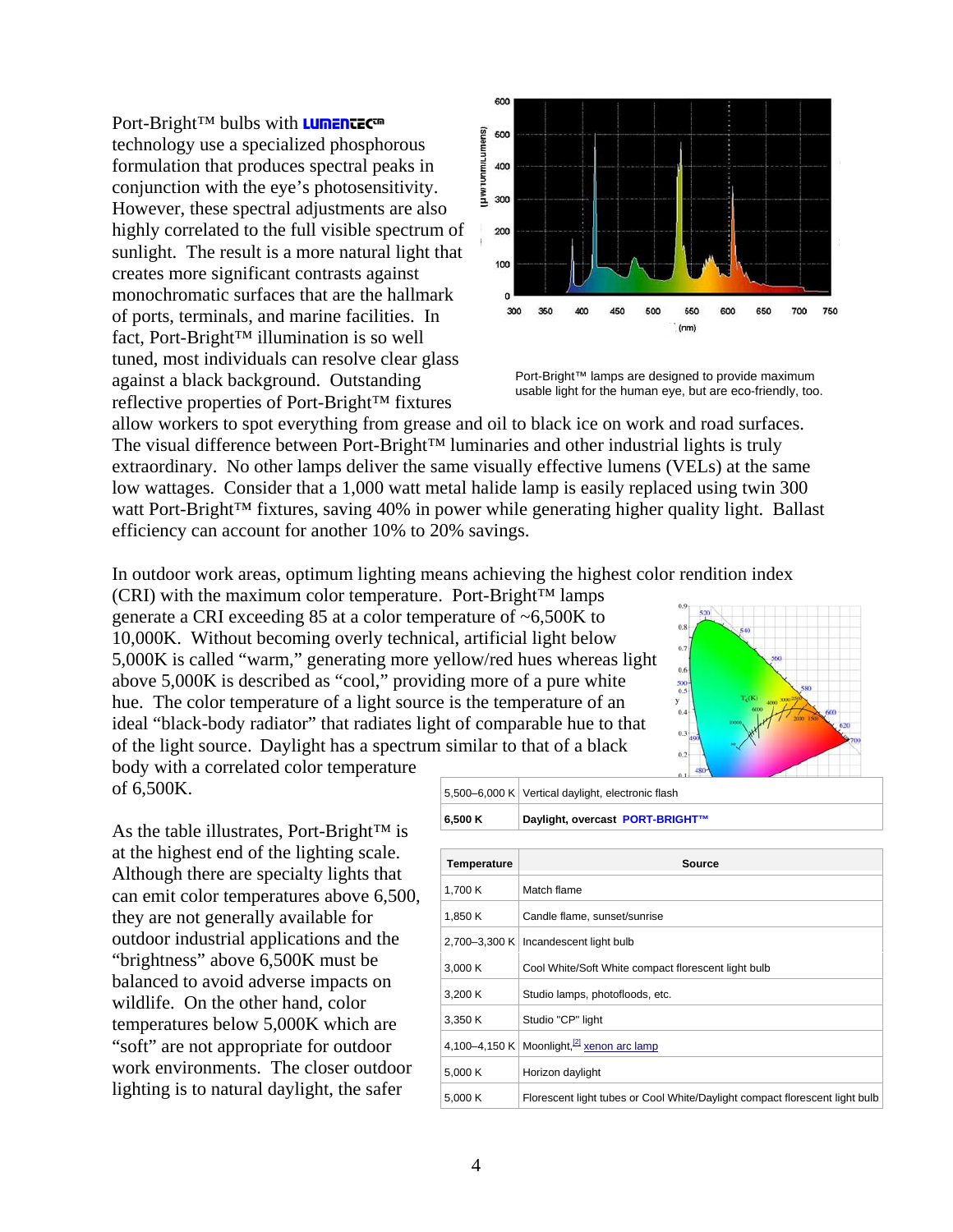and more healthful the workplace. Warm temperature lighting may also have an adverse affect upon many species that live in aquatic environments.

Port-Bright's high color rendition index is also a major enhancement for surveillance. Security cameras can more precisely render colors to identify vehicles, people, and other objects that may require scrutiny. Monochromatic lights like high pressure sodium make color identification impossible for most video camera surveillance systems.

## **Eco-Friendly Spectrum –**



When designing Port-Bright™ lamps, Ultra-Tech Lighting considered every aspect of the industrial marine environment. For example, sea turtles are particularly sensitive to wavelengths between 560nm and  $570$ nm<sup>1</sup> while having lower visual acuity in the blue range below 470m. Referencing the spectrum chart above, you can see a dip in output within this range. Since the human eye also has sensitivity within these

wavelengths, Port-Bright™ lamps are tuned with **LUMENTEC™** technology to drop intensity in portions of the spectrum that would inappropriately attract turtles. Although the lamps are bright to the human eye, they are less likely to interfere with the marine environment. In contrast, metal halide lighting exhibits spectral intensities *exactly within the wavelengths most detectable to loggerhead and green sea turtles*. This is also true for high pressure sodium lights despite their monochromatic output. <sup>1</sup>[Photopic Spectral Sensitivity of Green and Loggerhead Turtles, D.H. Levenson, S.A. Eckert, M.A. Crognale, J.F. Deegan II, and G.H. Jacobs; 2004 The American Society of Technologists and Herpetologists.]

The Port-Bright™ design philosophy is, "Less is more!" Modern research into human perception under artificial light reveals that a healthy eye can resolve the light of a single candle on a clear dark night at a level distance equal to thirty miles. Vision is a combination of photopic and scotopic acuity. Conventional light meter measurements concentrated upon absolute lumen levels regardless of the spectral range. This has resulted in substantial "over-lighting" than can have serious negative impacts upon surrounding arrears and wildlife. By using the more appropriate *combination* of photopic and scotopic output ("mescopic"), a more precise visual experience can be achieved with far less power and less light pollution.

Equally important, fluorescent, LED, and HID lighting are subject to flicker at rates from 60 to 120 cycles per second. This causes "strobe effect" that can distort time and distance perception. We are all familiar with the effect of a strob light upon motion. Port-Bright™ technology has no flicker. This is important for human performance *and wildlife* such as sea turtles. Flickering light has been shown to disorient turtle hatchlings. Anecdotal evidence has been seen in the increase of disorientation since the use of compact fluorescent bulbs in place of incandescent.

In addition, high-mast lighting is *focused down-lighting* which does not project horizontally beyond the intended illumination area. This is known as the cut-off. When designing an industrial marine lighting system, it is important to limit any unnecessary light pollution that can adversely affect the environment or comfort of surrounding neighborhoods.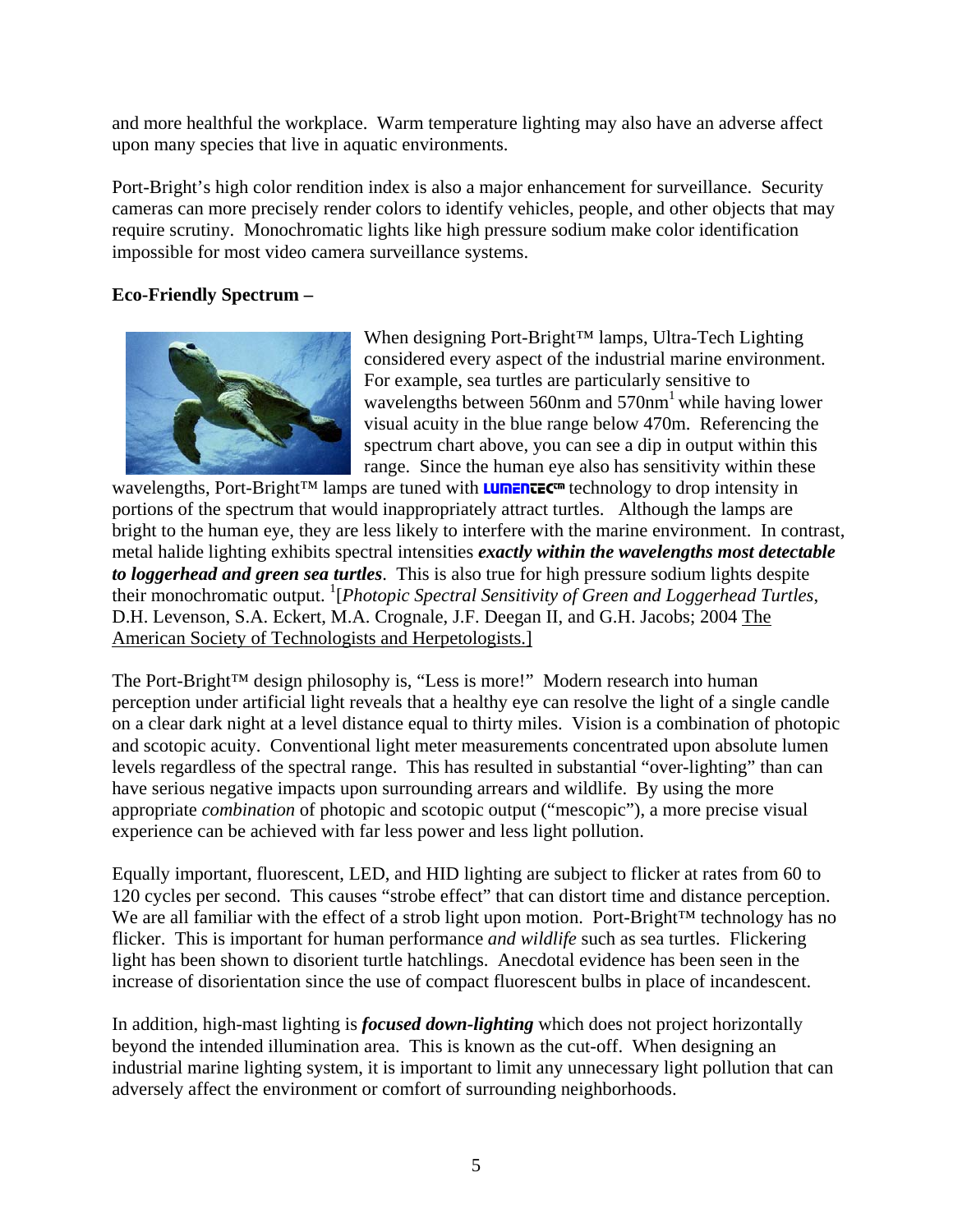## **What about Fog? –**

There is a general misconception that yellow light "penetrates" fog better than white light or other colors. This belief comes from the common use of yellow fog lamps in motor vehicles. The reality is that yellow light is less disturbing to oncoming traffic if it is combined with the intensity of normal driving lights. Water droplets are reflective of all visual light to some degree. However, the objective in high-mast down-lighting and outdoor security lighting is to reach the intended target.

The geometry and lenses used in Port-Bright™ fixtures maximizes the intended focus and *is not significantly dispersed* by fog. Although fog can create haloing, most conditions will not significantly impact the amount of light delivered to the intended area.

### **Enormous Power and Maintenance Savings –**

Magnetic induction lighting (MIL) was invented by Nikola Tesla in 1891. Therefore, MIL is the oldest *new* lighting technology available. It is simple, efficient, time-tested, and time-proven technology that can save 20% to 60% in energy for most port and marine terminal applications. This is because MIL bulbs generally produce more *usable* light per watt. In addition, MIL is "cold lighting technology," operating at temperatures under 150°F. Very little energy is wasted in heat. Most of the energy is converted into visible light.

Port-Bright™ lamps go several steps further with totally unique fixture geometries that are matched to the custom designed MIL bulbs. Port-Bright™ single unit bulbs range from 40 watts all the way to 400 watts and can replace HID fixtures ranging as high as 4,000 watts. For example, the Sylvania 2,000 watt 115 volt metal halide bulb *with no fixture* retails for \$350.00 and produces 185,000 lumens at a color temperature of 6,000K. The bulb is rated for 3,000 hours. Less than 70% of the light output appears within the visual range. Port-Bright<sup>™</sup> 300 watt high-mast lamps deliver 26,000 lumens *all within the visual range***.** Although it may appear that five 300 watt Port-Bright™ bulbs would be needed to equal one 2,000 watt metal halide bulb, the higher color temperature combined with the greater intensity within the visually effective spectrum lowers this ratio to just three . However, even five 300 watt Port-Bright™ bulbs are 500 watts less that the single 2,000 watt metal halide. *The actual amount of power savings can be between 30% and 60%.* 

The 2,000 watt metal halide bulb will need to be replaced 33 times to equal the service life of Port-Bright<sup>™</sup> lamps. Typically, HID lamps have a rated life-cycle between 4,000 and 20,000 hours. Even taking the highest number, Port-Bright™ provides 500% savings in maintenance *including labor*.

### **Designed for the Marine Environment –**

Hurricanes, salt, high moisture, hot, and cold weather are just some of the rigorous environmental conditions that impact lamp life and performance. All Port-Bright™ fixtures go beyond IP65 standards with heavy-duty housings and double-seal enclosures. Finishes are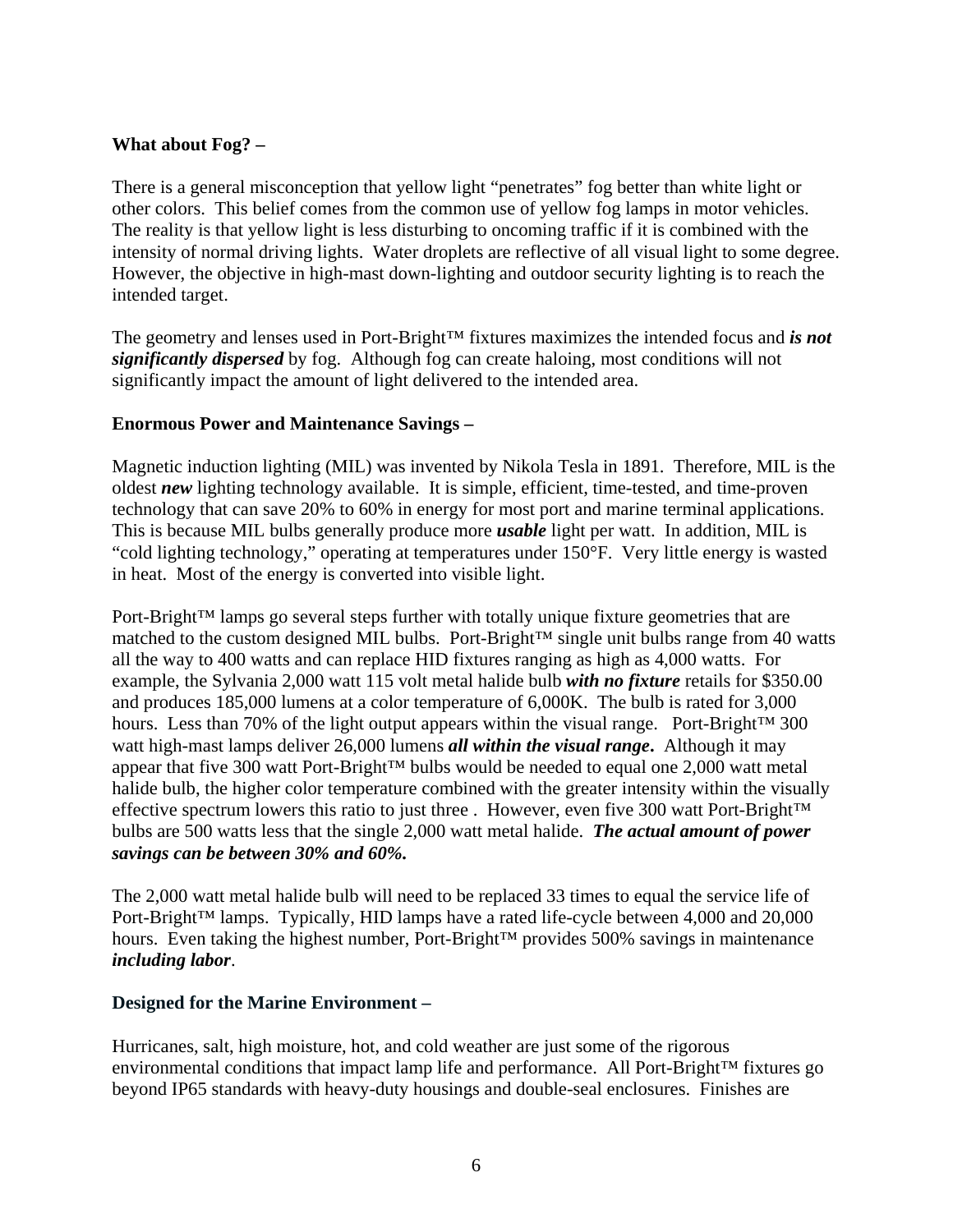specifically formulated to withstand the harsh salt air. Port-Bright™ lamps are built to last... and last.

All mounting hardware is galvanically matched to assure metal compatibility. Reinforced chrome brackets and stainless steel bolts are integrated to withstand 150 mph hurricane force winds. Equally important, Port-Bright™ geometry is designed to generate the least amount of wind drag and minimize "lift" caused by airflow over the fixture shape. In high winds, some shallow fixtures can actually act like airplane wings; exerting upward pressure or lift on mounting armatures and hardware. The radical edge of Port-Light™ high-mast fixtures disrupts the wind flow, preventing excessive lift. At the same time, the ballast housing is shaped like a foil that decreases horizontal drag. This allows Port-Bright™ to withstand wind conditions that would damage most generic HID and LED fixtures.

Given high labor costs, it is essential to install lamps that are designed from the top down to fit the specific and unique applications of ports, terminals, marinas, waterways, and harbors. No other lighting line has been created to meet this challenge. Every aspect of industrial marine applications has been taken into consideration in the design of Port-Bright™ outdoor fixtures. Ultra-Tech also has a complete line of indoor lighting that is created with the same level of consideration and detail. From refrigerated warehouses to offices, garages, stairwells, and mechanical rooms; there is an Ultra-Tech™ light that matches the application.

## **Port-Bright™ Advantages Go Beyond Lighting**

Port-Bright™ technology provides a major environmental feature that goes beyond lighting. Today's environmental awareness and our sustainability needs are addressed by the "Green"

nature of MIL fixtures. Unlike fluorescent bulbs, mercury lamps, and other lighting that uses dispersed mercury, MIL bulbs employ a solid mercury amalgam slug that can be *clipped and recycled*. There are no PCBs or circuit boards like LED lamps. MIL glass bulbs are 100% recyclable. Even the induction magnets can be sent back to Ultra-Tech<sup>™</sup> Lighting for recycling or simply disposed of as metal.

With serious legislative proposals to impose high disposal fees on hazardous waste, the environmentally friendly design of MIL bulbs is an important consideration. The extraordinary 100,000 hour expected life-cycle represents eleven years, operating 365 days by 24 hours per day. For most applications, Port-Bright™ technology lamps will continue to perform for more than a quarter of a century. This means less maintenance, less disposal, less potential fees, and a more sustainable lighting.



A small solid mercury amalgam ball is easily and safely snapped off for recycling. Magnets are recyclable metal and the remainder of the bulb is disposable glass.

By comparison, fluorescent and compact fluorescent (CFL) bulbs have liquid mercury that requires bulbs to be disposed of as hazardous waste. Breathing in vapors from a broken fluorescent bulb is highly toxic and can lead to mercury poisoning and respiratory problems. In fact, many lung disorders experienced by rescue workers and clean-up crews at the World Trade Center site have been linked to the thousands of fluorescent bulbs that were crushed and dispersed into the atmosphere.